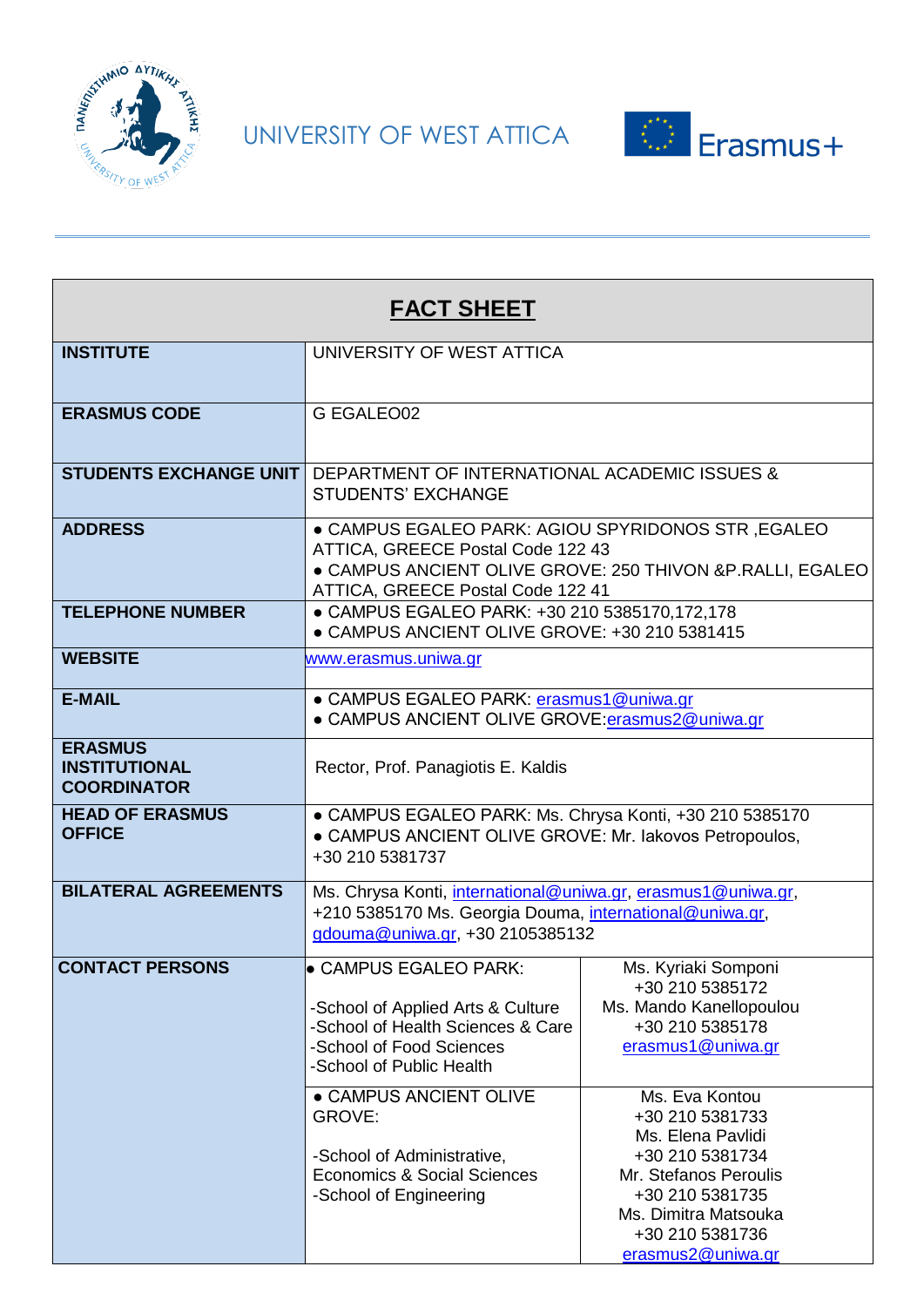



| <b>NOMINATION &amp;</b><br><b>APPLICATION</b><br><b>DEADLINE</b> | https://erasmus.uniwa.gr/en/erasmus-studies/students/how-to-apply/                                                                                                                                                                                                                                                                                                                                                     |
|------------------------------------------------------------------|------------------------------------------------------------------------------------------------------------------------------------------------------------------------------------------------------------------------------------------------------------------------------------------------------------------------------------------------------------------------------------------------------------------------|
| <b>ACADEMIC</b><br><b>CALENDAR</b>                               | https://erasmus.uniwa.gr/en/erasmus/academic-calendar/                                                                                                                                                                                                                                                                                                                                                                 |
| <b>APPLICATION</b><br><b>PROCEDURE</b>                           | https://erasmus.uniwa.gr/en/erasmus-studies/students/how-to-apply/                                                                                                                                                                                                                                                                                                                                                     |
| <b>DEPARTMENTAL</b><br><b>COORDINATORS</b>                       | https://erasmus.uniwa.gr/en/erasmus/coordinators-erasmus/                                                                                                                                                                                                                                                                                                                                                              |
| <b>ERASMUS</b><br><b>COURSES</b>                                 | https://erasmus.uniwa.gr/en/erasmus/course-catalogue/                                                                                                                                                                                                                                                                                                                                                                  |
| <b>REGISTRATION</b>                                              | Erasmus students are administratively registered by the International Office<br>when they submit the original registration documents (identity card or passport,<br>European Health Insurance Card).                                                                                                                                                                                                                   |
| <b>SYSTEM OF STUDY</b><br><b>COURSES</b>                         | The basic unit of a study programme is a course. A typical course consists of<br>series of lectures and an assignment. An assignment can be either a written<br>exam or a written assignment.                                                                                                                                                                                                                          |
| <b>GRADING SYSTEM</b>                                            | Hellenic grading system is based on a 1 to 10 scale: Less<br>than $5 - FAIL$<br>You can find more information in the following link:<br>https://erasmus.uniwa.gr/en/f-a-q/                                                                                                                                                                                                                                             |
| <b>CREDIT SYSTEM</b>                                             | UNIWA has completely adopted the ECTS credit system.<br>The estimated workload for full time student in one academic year is 60 ECTS<br>credits, meaning 30 ECTS credits per semester and 20 ECTS credits for a third-<br>month period.                                                                                                                                                                                |
| <b>STUDENT FEES</b>                                              | UNIWA does not charge Erasmus students with tuition fees.                                                                                                                                                                                                                                                                                                                                                              |
| <b>LANGUAGE</b><br><b>REQUIREMENTS</b>                           | English: B.2<br>Main language of instruction at UNIWA is Greek but there are many courses<br>also available in English.                                                                                                                                                                                                                                                                                                |
| <b>ACCOMMODATION</b>                                             | University of West Attica does not offer accommodation facilities. The students<br>themselves should look after this, in accordance with their personal<br>preferences. It is advisable that the students should also address to the ESN<br>(European Student Network) West Attica for help and support.<br>Their e-mail address is: esnwestattica@gmail.com<br>and their website is: https://westattica.esngreece.gr/ |
| <b>SAFETY AND</b><br><b>HEALTH</b>                               | In case of illness abroad, it is highly recommended to all students from E.U. to<br>obtain the Health Insurance European Card.<br>Concerning students from Turkey, it is necessary to have a private health<br>insurance.                                                                                                                                                                                              |